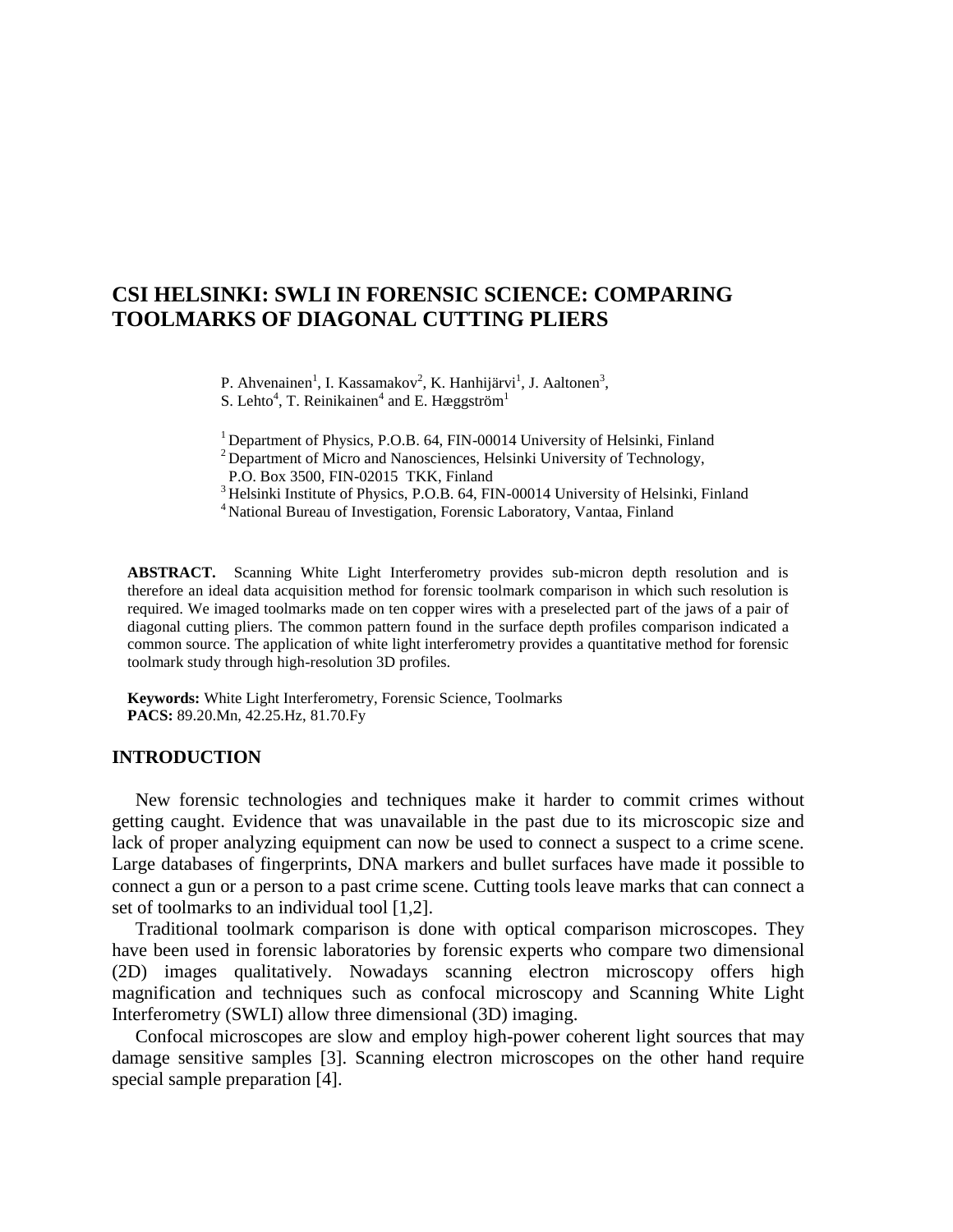**TABLE 1.** Minimum numbers of Consecutive Matching Striae (CMS) in the best matching position required to find an agreement between an evidence toolmark and a test toolmark, "the conservative quantitative criteria for identification" (mostly based on bullet comparisons) [10].

| Minimum number of CMS required for<br>an agreement between two toolmarks | One group of CMS | Two groups of CMS |
|--------------------------------------------------------------------------|------------------|-------------------|
| Two-dimensional image                                                    | 8 striations     | 5 striations      |
| Three-dimensional image                                                  | 6 striations     | 3 striations      |

 SWLI [5] solves these problems by enabling quantitative and rapid nondestructive 3D surface profiling relevant to forensic science. It delivers nanometer scale precision, which is sufficient when measuring impressions on bullet surfaces [6]. The depth resolution of SWLI is superior to that of conventional imaging methods where the resolution depends on the aperture [7]. SWLI is similar to optical coherence tomography (OCT) [8], frequently used in medical science. Both methods are based on low-coherence interferometry. The principal difference is that OCT is typically used in point measurement mode to construct crosssections of semi-transparent materials, while SWLI is applied in full field 3D imaging of highly reflecting surfaces.

 Traditional forensic toolmark comparison is based either on surface pattern comparison [9] or on Consecutive Matching Striae (CMS) [10]. Both these techniques rely on the expertise of the examiner making them expensive and resource-demanding. SWLI helps forensic examiners by offering surface profiles as a possible screening tool.

 In statistical studies [11-13] no known non-match of two toolmarks has ever met the conservative quantitative criteria for identification (Table 1, no false positives). Such quantitative criteria can be applied to bullets, but not necessarily for other kind of toolmarks.

 One should also note that since 3D imaging offers more information than 2D imaging fewer striations are required to find a match (Table 1) using the conservative quantitative criteria for identification. When the toolmark is very small a 2D image may not offer enough characteristics for a forensic examiner to make a positive identification. In this case 3D imaging may provide enough matching.

 Recently a commercial 3D comparison system (BulletTRAX-3D™) based on confocal microscopy and a 2D based comparison system (IBIS) were compared [14] using copper and lead bullets. With copper bullets both systems performed well. However, with lead bullets, the IBIS system ranked 70% of the reference samples outside a top-20 position to their known match (many false negatives) whereas BulletTRAX-3D matched them all in the top 10 positions. This means that the use of the 2D comparison system could miss a match (false negative). This is why a 3D comparison system for toolmarks is vital in modern crime scene investigation.

#### **METHODS**

#### Sample Preparation

We soldered ten copper wires (diameter  $2.10\pm0.10$  mm) onto a sample plate made of two pieces of test Printed Circuit Board (PCB), (Fig. 1a-1c). This sample preparation limited the number of variables involved in the imaging.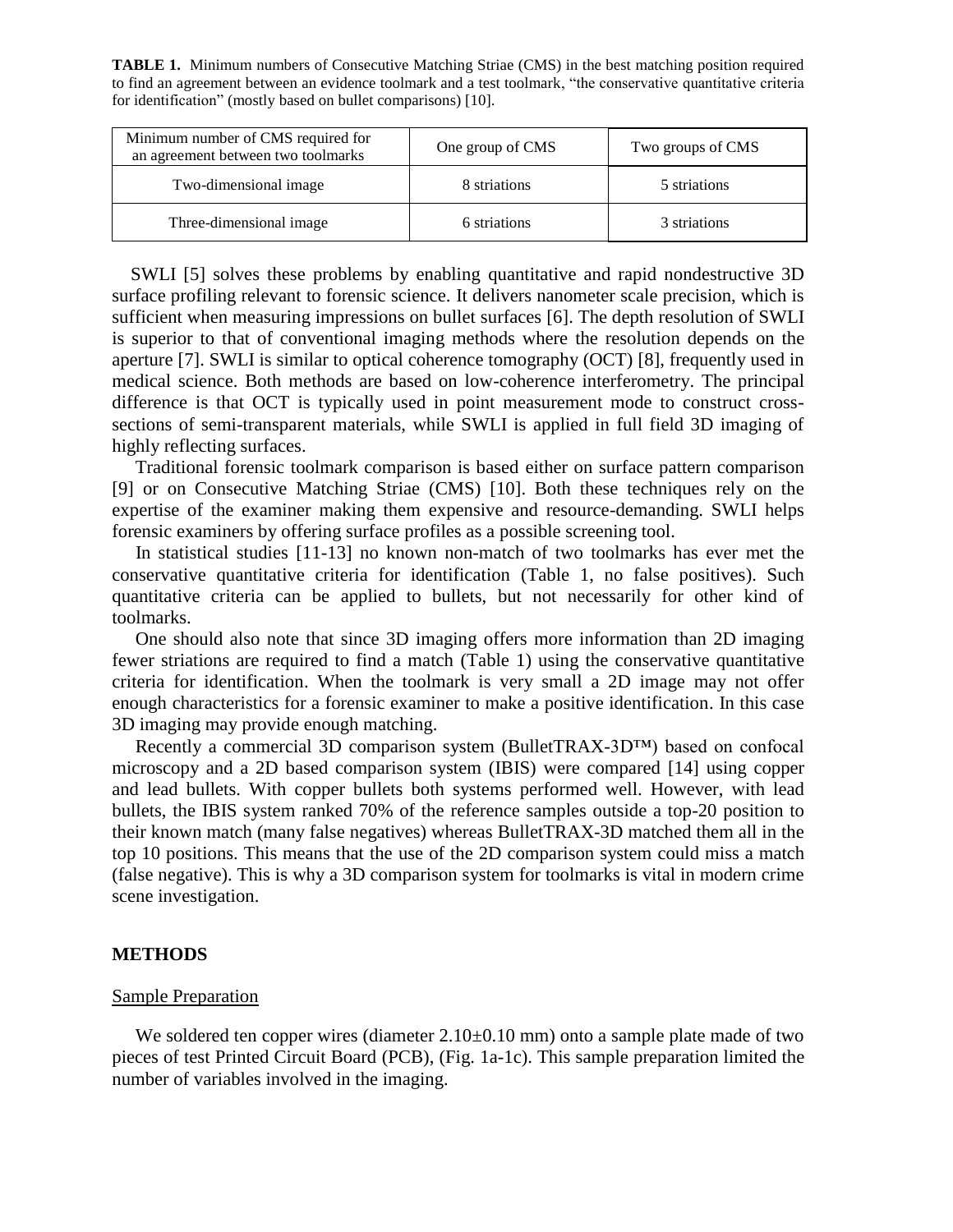

 **FIGURE 1. a)** Sample plate material: two test PCB plates (71 mm times 33 mm) with a 2.9 mm hole in each corner, four Phillips-head 3x6 steel bolts (3.0 mm diameter and 6.0 mm thread length) and four matching nuts. **b)** Five of the ten copper wires with one head stripped of isolating material **c)** Close-up of sample after eight of the ten wires have been soldered. **d)** The sample wires were cut with Pro"s Kit Micro Nippers, model 1PK-30-E

 Once all wires were soldered they were cut with the diagonal cutters, (Fig. 1d). A metal support was used during cutting to control the five degrees of freedom, Fig. 2a. One part of the blades was marked and this part was used to cut all sample wires. The finished test sample is pictured in Fig. 2b.

#### Scanning White Light Interferometry

 3D images were obtained with a Scanning White Light Interferometer. The measurement instrument [15] used in this study was built at the University of Helsinki. A schematic of our forensic SWLI set-up is pictured in Figure 2c. In this study a total optical magnification of 2.5x was used.

 The end surface of the sample has two sides created by different blades of the diagonal cutting pliers. The side generated by the left jaw was named "A", whereas the other side was named 'B' (Fig. 3). First we closed the reference arm of the interferometer and took a snapshot with the CCD camera to get a microscope type image. The surfaces were then scanned in interferometric mode (the reference arm was in use). During scanning, frames were averaged (N=25) at each optical delay position in order to improve the signal-to-noise ratio. The scanning process took less than two minutes to complete.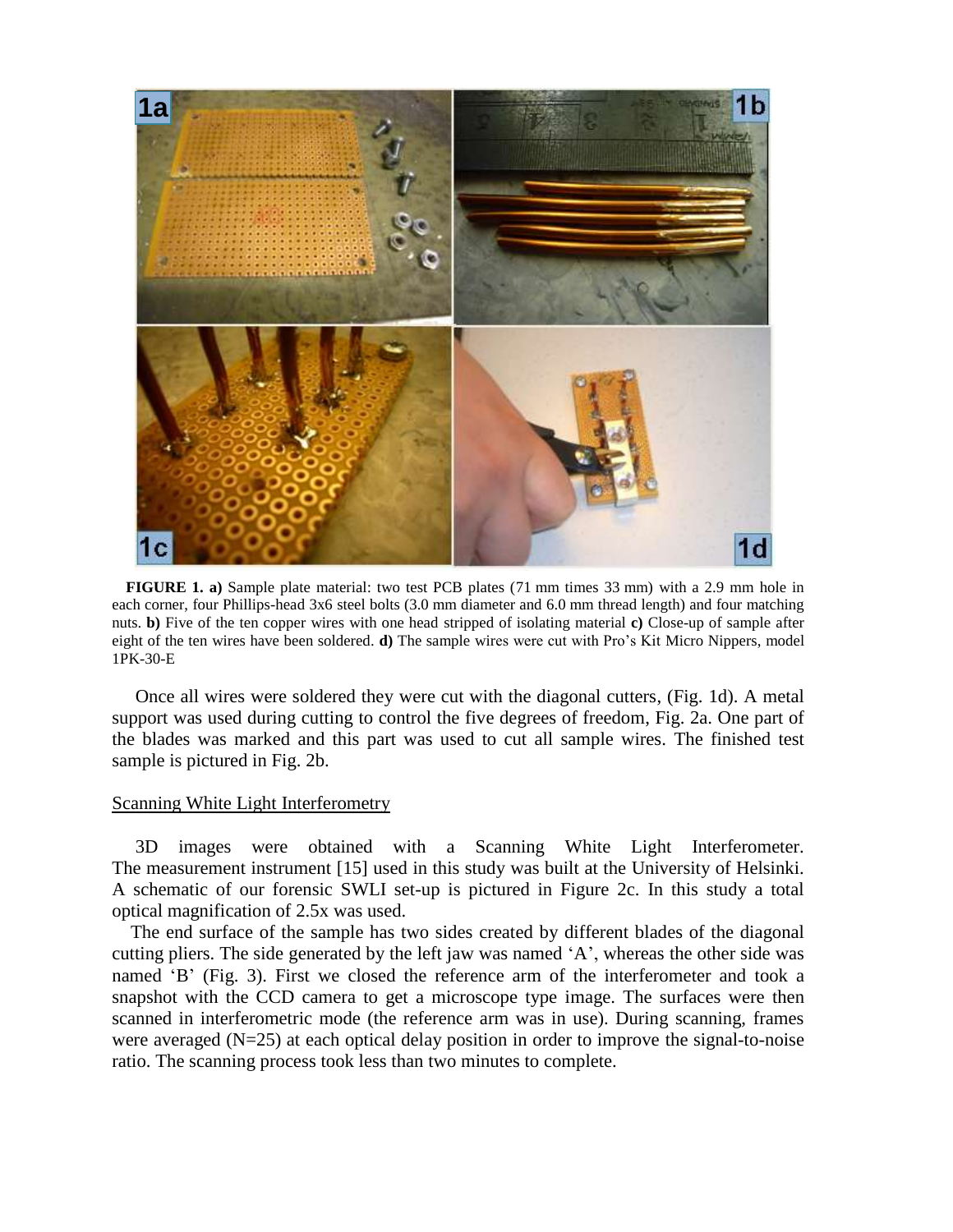

**FIGURE 2.** a) The five degrees of freedom shown here were constrained by the sample preparation. **b**) Toolmark comparison samples. **c)** Schematic of SWLI set-up used for forensic applications



**FIGURE 3.** Wire topview and close-up photograph of the actual cutting procedure. A schematic of the cut surface of a wire cut with diagonal cutting pliers shows that the two blades leave toolmarks on different hemicircles of the surface. The middle ridge is the elevated part of the surface where the blades have met.

 The acquired 3D image was tilted and filtered (median filter, 3x3 window and intensity thresholding) in software. This 3D data was exported from the device control software and processed in a numerical computing environment (Matlab). A surface profile was chosen close to the middle ridge (Fig. 3) that separates the two sides of the cut surface. This imaging process was repeated for all ten wires.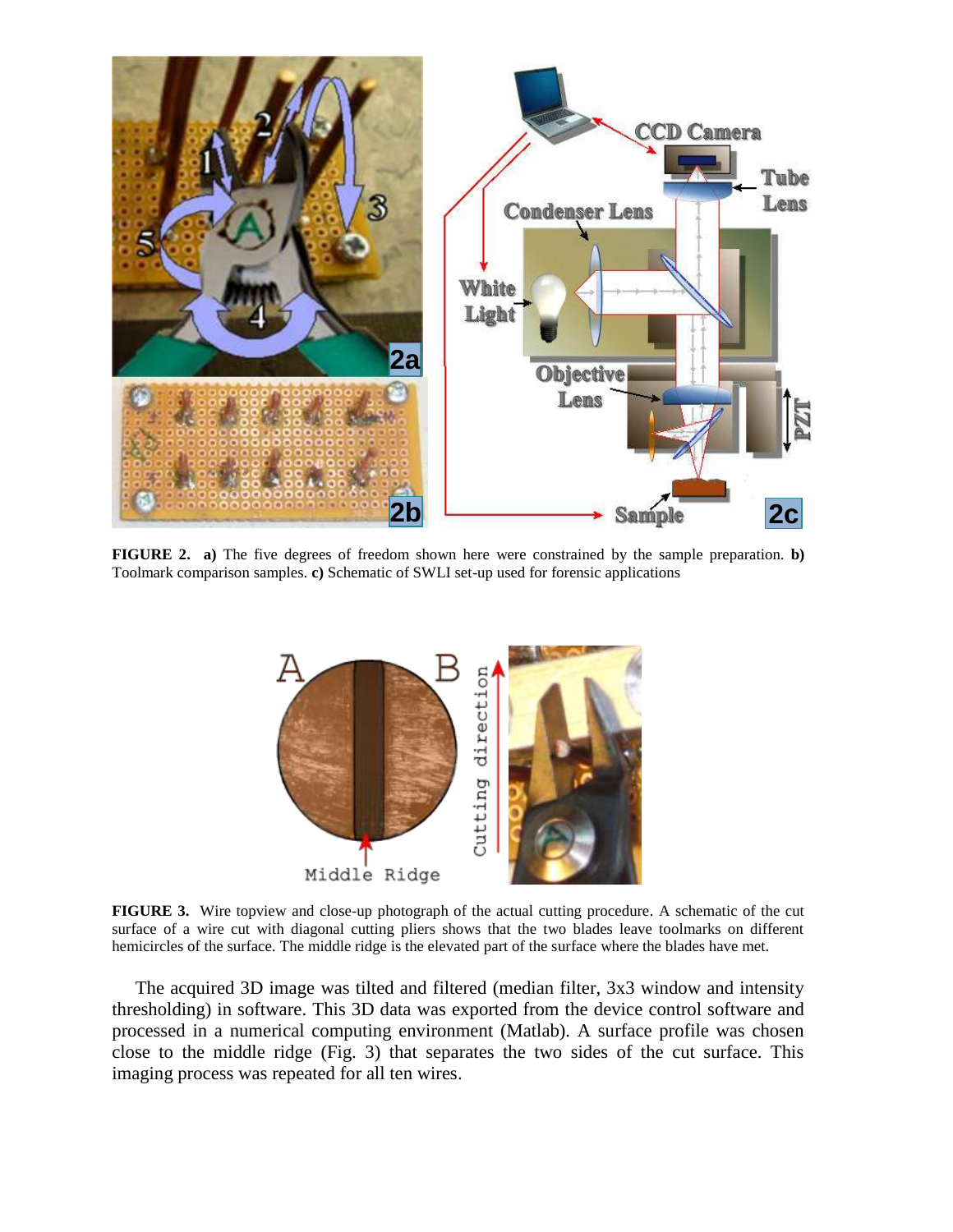

**FIGURE 4.** Microscopic CCD camera snapshots (left) and 2D surface plots based on interferometric data (right) of samples 1 (top) and 7 (bottom), both side B. For an untrained observer the common ridges and peaks are more visible in the interferometric image, compared to the microscopic photograph. Colored vertical lines indicate common lines for both sides.



**FIGURE 5.** 3D plot of the side B of sample 1 (N.B. z axis scaled bigger than other axes for visual emphasis). The image illustrates the ease of feature recognition from interferometric data. Interferometric image color indicates surface height rather than reflection dependent contrast. The colored dotted lines are identical to those shown in Fig. 4.

#### **RESULTS AND DISCUSSION**

 Figure 4 shows a microscopic snapshot of two toolmarks. It is hard for the untrained eye to find and match the peaks and ridges without adjusting lighting conditions. A 2D surface plot can be constructed from the interferometric data (Fig. 4). In such a plot it is easier to find these common striations (marked with vertical lines in Figs. 4 and 5). A 3D plot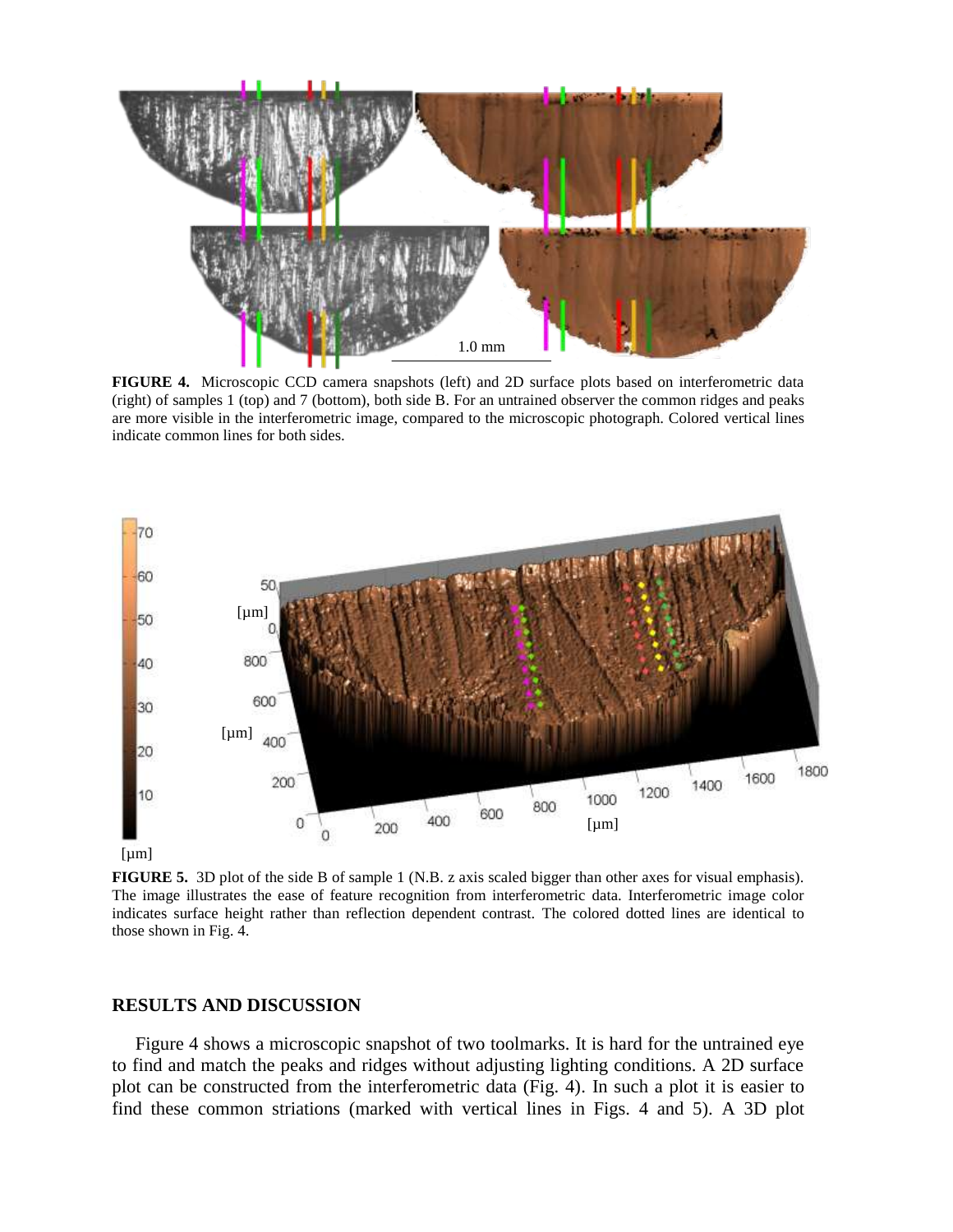permits adjusting the illumination settings, similarly to what forensic experts do when using comparison microscopes.

 The 3D surfaces (Fig. 5) are immediately digitized making initial comparison work faster and less resource-demanding. This allows future comparisons relying on larger databases, an approach that would be impossible in practice if an expert would have to manually compare all samples in the database using optical comparison microscopes.

 The surface profiles of side B show a common microscopic striation pattern that is caused by the surface features on the right hand side blade of the diagonal cutting pliers (Fig. 3). Part of that pattern that comprises peaks and furrows is marked in Fig. 6 with dotted vertical lines.

 The surface profiles of side A are shown in Fig. 7. As expected, a common microscopic pattern was found that corresponds to the left hand side of the jaws (Fig. 3). The profiles of different sides do not match which facilitates the identification of individual plier blades.

 Note that only the part of the profiles that were common in all profiles is shown. Individual profiles were  $1700\pm100$  µm long. It has been mentioned in literature [16] that toolmarks that are less than 2 mm wide may exhibit insufficient characteristics to indicate correspondence, even if such exists. It should be noted that this reference deals with 2D comparison of matching lines. The 3D data obtainable by SWLI systems offer more information and makes comparison of smaller toolmarks easier and more reliable.

We would also like to point out that some samples either lacked some of the peaks and furrows or showed additional peaks and furrows. Sample #2 of side A (Fig. 7) lacked part of the common pattern of peaks and furrows. This lack of characteristics could result in sample #2 not being considered to have been cut with the same tool as the rest of the samples (false negative). Sample #10 of side B (Fig. 6) on the other hand shows more peaks and furrows than other samples (false negative).



**FIGURE 6.** Depth profiles of samples #1 to #10, side B. Vertical lines show common characteristic points. Profiles are aligned by a computer program that chooses the horizontal alignment that results in least amount of total height difference between two profiles divided by their common length. This graph lets us correctly conclude that all wires were cut with the same tool.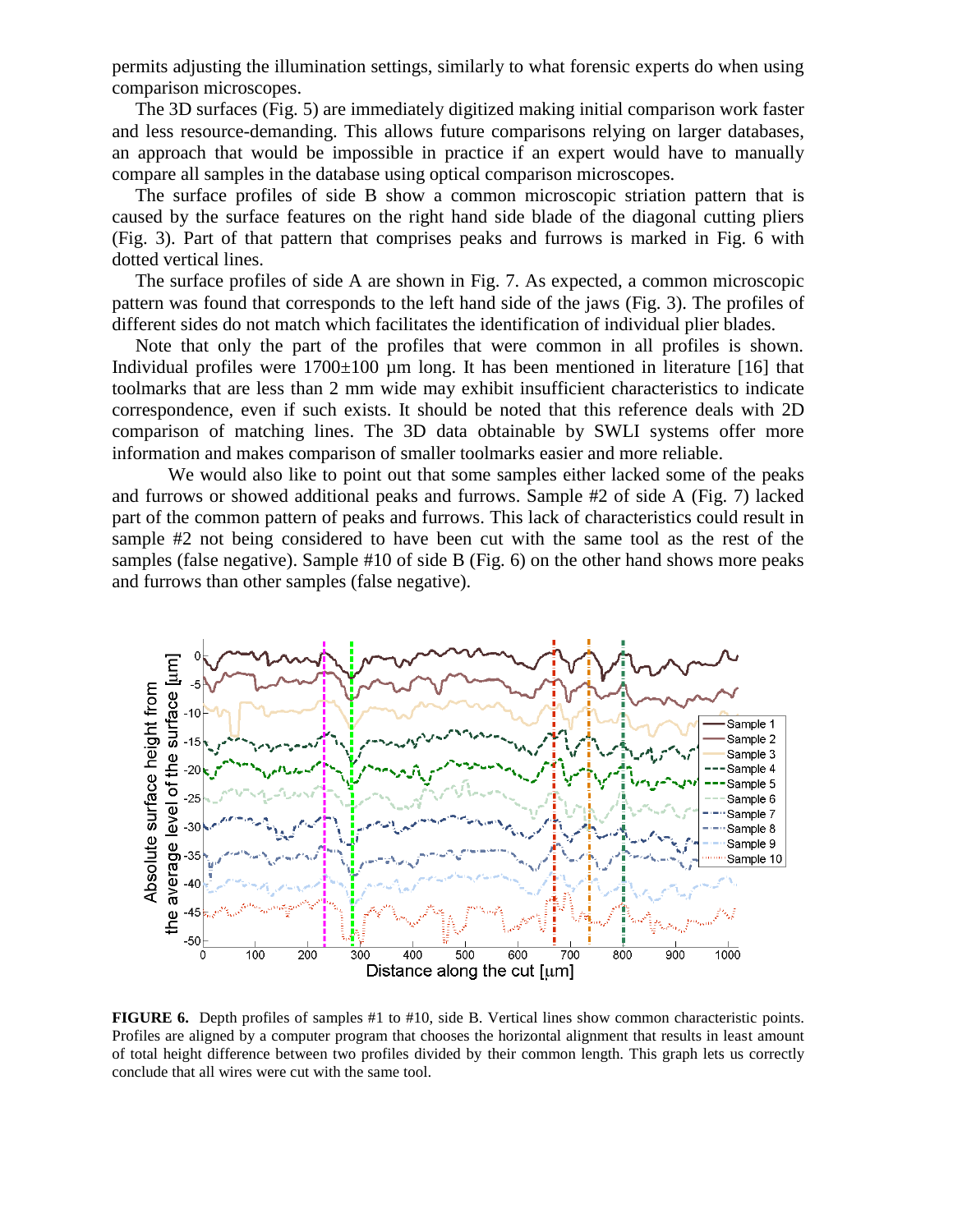

**FIGURE 7.** Depth profiles of samples #1 to #10, side A. The same program used in aligning side B was used in aligning side A as well. This graph lets us correctly conclude that all wires were cut with the same tool.

 The cut surface is a striated toolmark and thus one can find a similar pattern of peaks and furrows even if the surface profiles are obtained at different distances from the center ridge. Further studies should be conducted on how much the profiles change depending on the distance from the center ridge (Fig. 3).

 Normal tool use slowly alters its surface due to wear. Little quantitative data exist about such wear in the literature. However, studies have been conducted on how the bullet surface toolmarks change under normal gun use [17-20]. Unfortunately, those results may not be directly applicable to other types of toolmarks and tools. A further study should therefore be conducted on how the surface profile change over time, and how this change can be predicted.

 Future work should also focus on developing a statistical approach to classifying toolmarks. By calculating bootstrap or jack-knife estimates [21] of mean profile heights, a certain toolmark could be linked to a previously known set of measurements.

#### **CONCLUSIONS**

 A depth profile can be used to compare two sets of toolmarks. Since the profiles consist of numerical information the process of comparing profiles can be automated. The profiles can be used to limit the number of comparisons and as with IBIS [22] for bullets, and AFIS for fingerprints [23] to help forensic experts to find similarity easier.

 SWLI data can also be used to archive 3D surfaces for future comparisons. Preliminary forensic comparison can be done with 3D models allowing long distance evaluation and centralized imaging facilities.

 A SWLI set-up extends the data acquisition package of a forensic examiner by providing non-destructive, non-contact 3D imaging with sub-micron resolution.